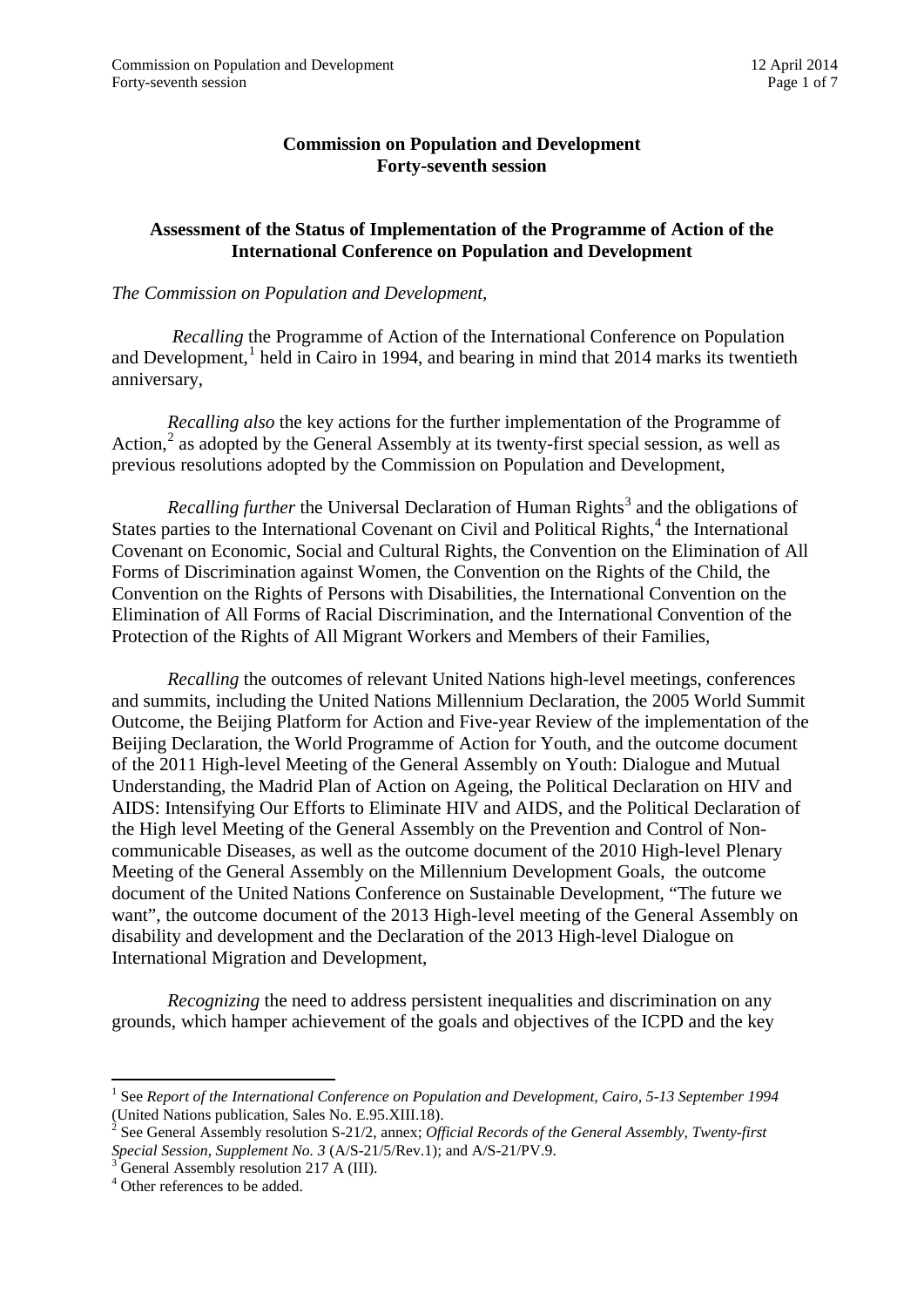actions for its further implementation, especially for those groups that are particularly disadvantaged,

*Recognizing further* that the right to development is a universal and inalienable right and an integral part of fundamental human rights, and the human person is the central subject of development, and that while development facilitates the enjoyment of all human rights, the lack of development may not be invoked to justify the abridgement of internationally recognized human rights and that the right to development must be fulfilled so as to equitably meet the population, development and environment needs of present and future generations,

*Recalling* resolution 65/234 adopted by the General Assembly on 22 December 2010 on the follow-up to the International Conference on Population and Development beyond 2014, in which the General Assembly decided to extend the Programme of Action and the key actions for its further implementation beyond 2014 and ensure its follow-up in order to fully meet its goals and objectives,

*Recalling also* the General Assembly's decision to convene a special session during the sixty-ninth session of the General Assembly in order to assess the status of implementation of the Programme of Action and to renew political support for actions required for the full achievement of its goals and objectives, on the basis of and with full respect for the Programme of Action and with no renegotiation of the existing agreements contained therein,

*Reaffirming* that sustainable development is a central goal in itself and that its economic, social and environmental dimensions constitute key elements of the overarching framework of United Nations activities,

*Stressing* the importance of protecting the achievements of the International Conference on Population and Development, responding to new challenges relevant to population and development and to the changing development environment, and reinforcing the integration of the population and development agenda in global processes related to development, including in the process related to the post-2015 development agenda,

*Reaffirming* the need to promote gender equality and the empowerment of girls and young women in all aspects of youth development, recognizing the vulnerability of adolescent girls and young women and the need to eliminate discrimination against them, and the critical role of boys and young men in ensuring gender equality,

*Acknowledging* that the current generation of adolescents and youth is the largest one ever and recognizing that adolescents and youth in all countries are a major resource for development and key agents for social change, economic development and technological innovation, and that further progress for development requires the realization of their rights, gender equality, and the full participation of young people and youth-led organizations at the international, regional, national and local levels,

*Acknowledging also* the important link between migration and development, and recognizing that migration brings both opportunities and challenges to countries of origin, transit and destination, to migrants and to the global community, and recognizing also the responsibility of States to promote and protect effectively the human rights and fundamental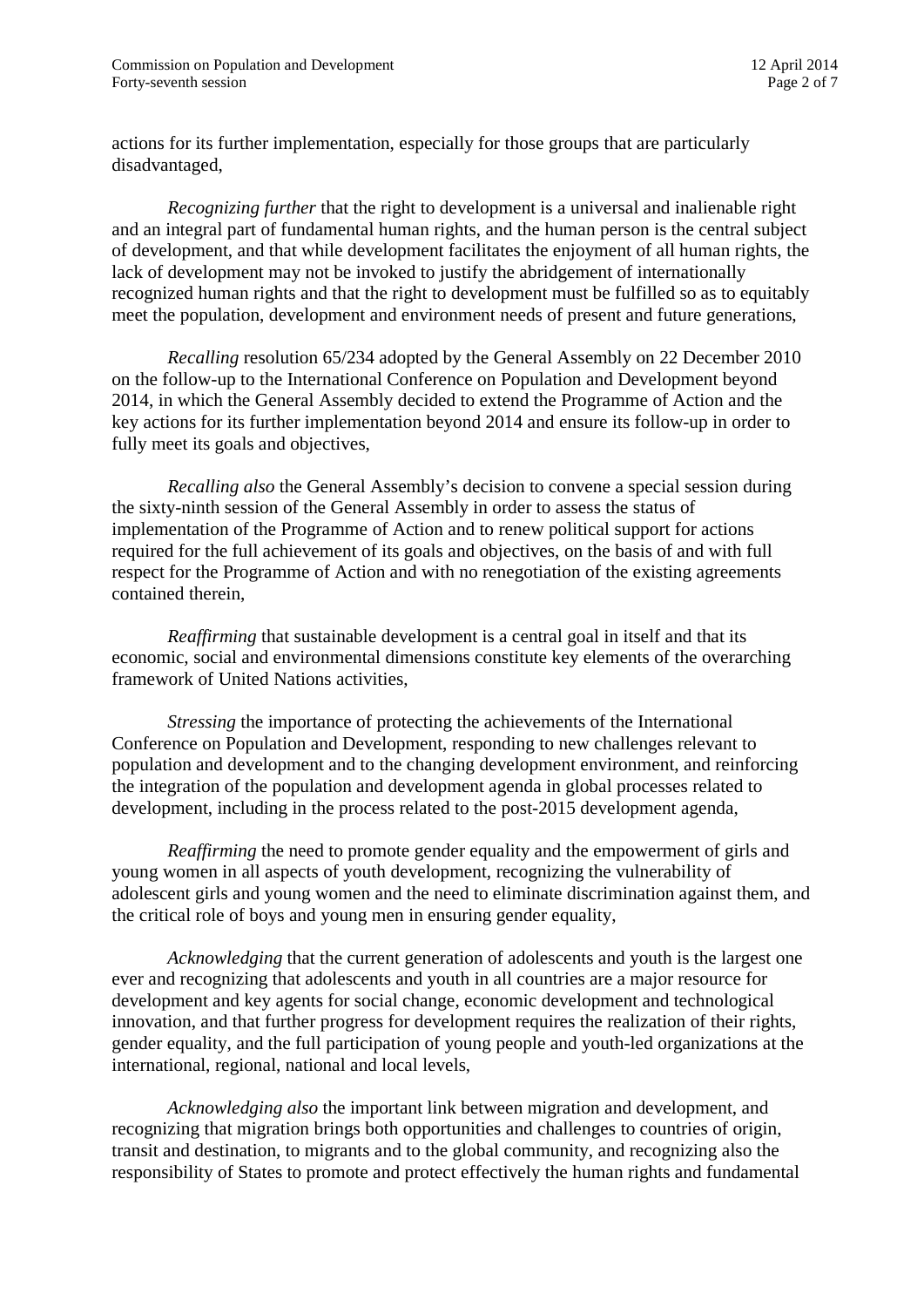freedoms of all migrants, regardless of their migration status, especially those of women and children,

*Aware* that migration has increased in volume, scope, complexity and impact since the adoption of the Programme of Action of the International Conference on Population and Development, and that migration is an intrinsic feature of a globalizing world in which economic, social, cultural, demographic, political and environmental factors all play an important role,

*Acknowledging* the importance of sustainable integrated urban development in order to respond effectively to the growth of urban populations, while also recognizing that a significant portion of the world's poor live in rural areas and that rural communities play an important role in the economic development of many countries,

*Recognizing* that health is a precondition for economic and social development and aware that sexual and reproductive health and reproductive rights are central to the realization of social justice and to the achievement of global, regional, and national commitments for sustainable development,

*Recognizing also* that population and development issues are interlinked with sustainable development at sub-national, national and international levels requiring a multistakeholder and international approach and acknowledging the need to integrate population dynamics into development planning, including its implications for human rights, dignity, quality of life and poverty eradication, at all levels, in order to achieve sustainable development,

*Taking note of* the contributions made by Member States and relevant stakeholders to the operational review of the implementation of the Programme of Action and the key actions for its further implementation,

*Recalling* that the Programme of Action requires for its full implementation adequate and sustained mobilization and availability of resources at the international and national levels, as well as new and additional resources for developing countries from all available funding mechanisms, including multilateral, bilateral and private sources, and that Governments are not expected to meet the goals and objectives of the Programme of Action single-handedly, and expressing concern that funding levels do not meet current needs,

*Taking note* of the reports of the Secretary-General on world demographic trends<sup>[5](#page-2-0)</sup> and on the operational review,<sup>[6](#page-2-1)</sup>

*Concerned* that, in spite of the progress made towards achieving the full implementation of the Programme of Action and achieving the Millennium Development Goals, considerable gaps still exist in the implementation of the Programme of Action,

1. *Reaffirms* the Programme of Action of the International Conference on Population and Development<sup>1</sup> and the key actions for its further implementation;<sup>2</sup>

<span id="page-2-0"></span> $5$  E/CN.9/2014/3.

<span id="page-2-1"></span> $6$  E/CN.9/2014/4 and A/69/62.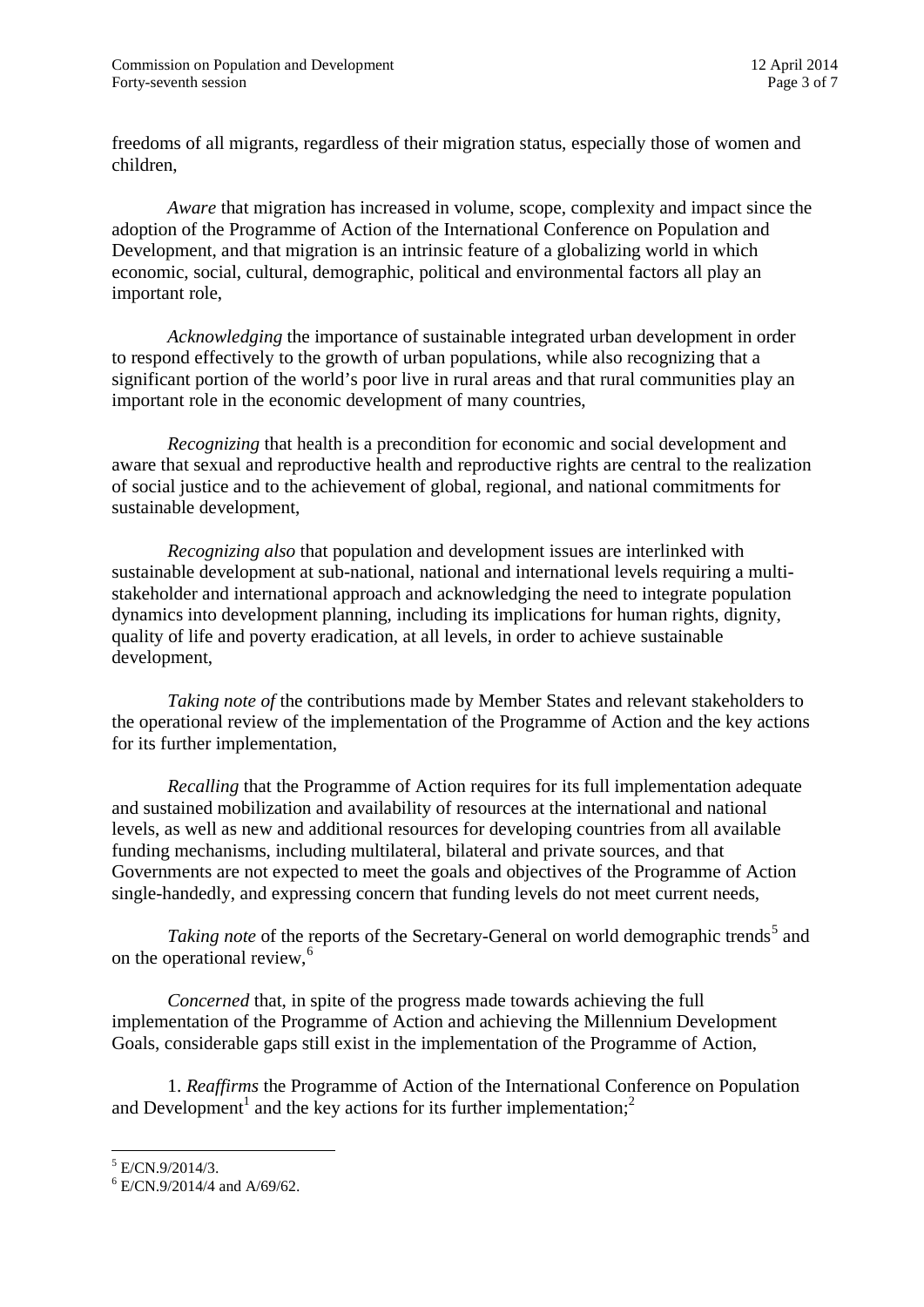2. *Also reaffirms* the sovereign right of each country to implement the recommendations of the Programme of Action or other proposals in the present resolution, consistent with national laws and development priorities, with full respect for the various religious and ethical values and cultural backgrounds of its people, and in conformity with universally recognized international human rights;

3. *Stresses* that the full implementation of the Programme of Action of the International Conference on Population and Development and the key actions for its further implementation, which would also contribute to the implementation of the Beijing Platform for Action, as well as those on population and development, education and gender equality, is integrally linked to global efforts to eradicate poverty and achieve sustainable development, and that population dynamics are all-important for development;

4. *Calls upon* Governments to recognize the important linkages between the priorities of the ICPD Programme of Action and sustainable development and to build on progress made and experiences gained from its implementation over the last twenty years in the elaboration of the post-2015 development agenda;

5. *Urges* Governments to develop, strengthen and implement effective strategies aimed at eradicating poverty, promoting inclusive growth and sustainable development addressing the needs of children, adolescents and youth, older persons, unemployed persons and persons with disabilities, as well as other disadvantaged and marginalized groups in both urban and rural areas;

6. *Calls upon* States to promote and protect effectively the human rights and fundamental freedoms of all migrants, regardless of their migration status, especially those of women and children, and to address international migration through international, regional or bilateral cooperation and dialogue and through a comprehensive and balanced approach, recognizing the roles and responsibilities of countries of origin, transit and destination in promoting and protecting the human rights of all migrants, and avoiding approaches that might aggravate their vulnerability;

7. *Further calls on* Governments to intensify efforts to achieve universal access to HIV prevention, treatment, care and support without stigma and discrimination, especially for people living with HIV, and to eliminate mother-to-child transmission towards the vision of ending HIV/AIDS epidemic;

8. *Reiterates* that increased political will from all Governments is urgently needed to address existing gaps in the implementation of the ICPD Programme of Action and to respond to new challenges relevant to population and development;

9. *Urges* Governments to address existing gaps in the implementation of the ICPD Programme of Action including in the area of, inter alia, the respect, protection, promotion and fulfilment of human rights, gender equality and empowerment of women and girls, unequal progress in achieving universal and equitable access to health services, including for sexual and reproductive health, newborn, and child health, as well as uneven progress in health conditions, life expectancy and the elimination of violence and discrimination without distinction of any kind;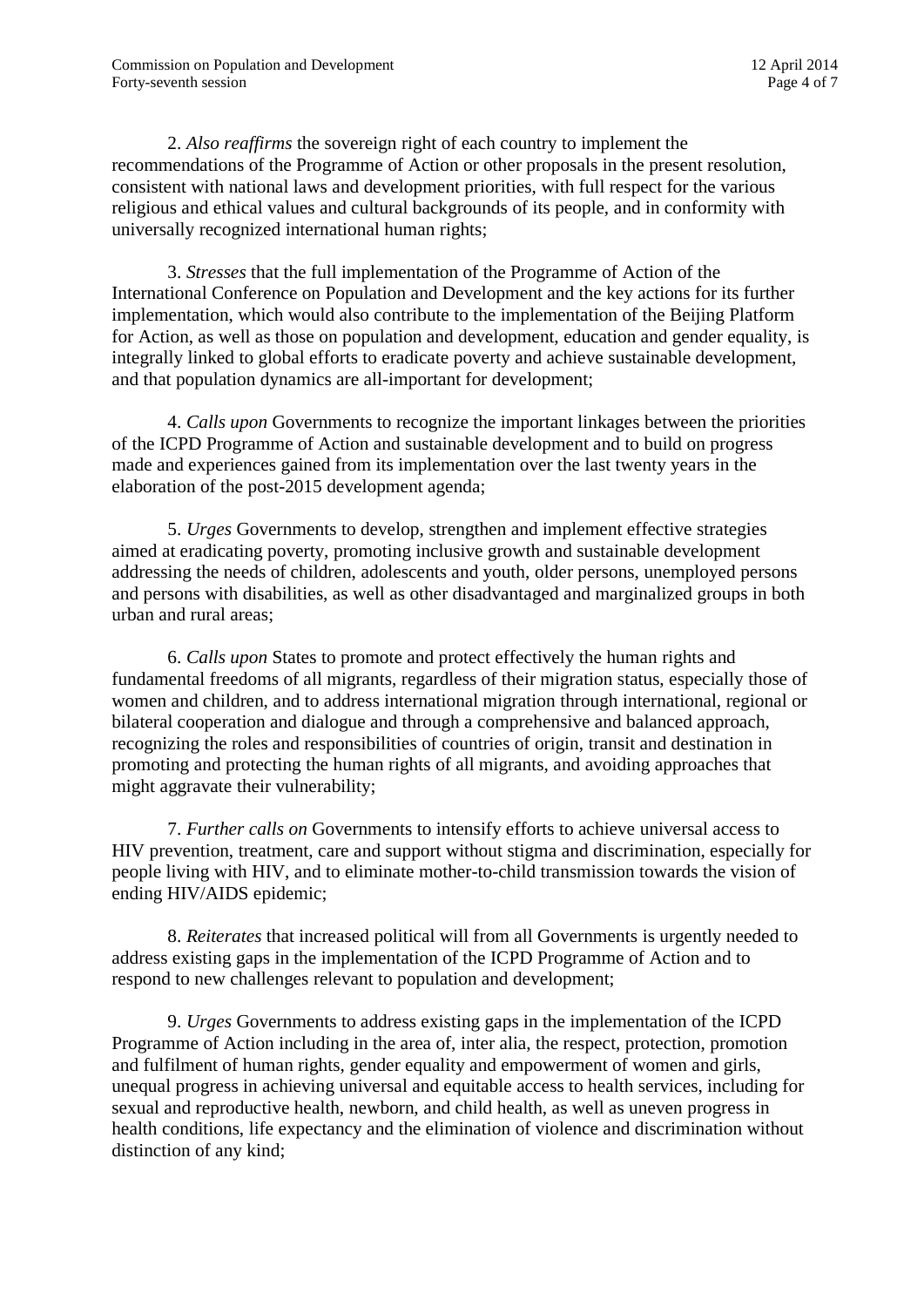10. *Recognizes* the rights, duties and responsibilities of parents and other persons legally responsible for adolescents to provide, in a manner consistent with the evolving capacities of the adolescent, appropriate direction and guidance on sexual and reproductive matters, and that countries must ensure that the programmes and attitudes of health-care providers do not restrict the access by adolescents to appropriate services and the information they need, including on sexually transmitted infections and sexual abuse, and recognizes that in doing so, and in order to, inter alia, address sexual abuse, these services must safeguard the right of adolescents to privacy, confidentiality, respect and informed consent, respecting cultural values and religious beliefs, and that in this context, countries should, where appropriate, remove legal, regulatory and social barriers to reproductive health information and care for adolescents;

11. *Also urges* Governments, the international community and all other relevant stakeholders to give particular attention to the areas of shortfall in the implementation of the ICPD Programme of Action, including, among others, elimination of preventable maternal morbidity and mortality through strengthening health systems, equitable and universal access to quality, integrated and comprehensive sexual and reproductive health services, as well as ensuring access of adolescents and youth to full and accurate information and education on sexual and reproductive health, including evidence-based comprehensive education on human sexuality, and promotion, respect, protection and fulfillment of all human rights, especially the human rights of women and girls, including sexual and reproductive health and reproductive rights; and addressing the persistence of discriminatory laws and the unfair and discriminatory application of laws;

12. *Further urges* Governments and development partners, including through international cooperation, in order to improve maternal health, reduce maternal and child morbidity and mortality and prevent and respond to HIV and AIDS, to strengthen health systems and ensure that they prioritize universal access to sexual and reproductive information and health-care services, including family planning, prenatal care, safe delivery and post-natal care, especially breastfeeding and infant and women's health care, emergency obstetric care, prevention and appropriate treatment of infertility, quality services for the management of complications arising from abortion, access to reliable information and compassionate counselling for women who have unwanted pregnancies, reducing the recourse to abortion through expanded and improved family planning services and, in circumstances where abortion is not against the law, training and equipping health-service providers and other measures to ensure that such abortion is safe and accessible, recognizing that in no case should abortion be promoted as a method of family planning, prevention and treatment of sexually transmitted infections, including HIV, and other reproductive health conditions and information, education and counselling, as appropriate, on human sexuality, reproductive health and responsible parenthood, taking into account the particular needs of those in vulnerable situations, which would contribute to the implementation of the Programme of Action of the International Conference on Population and Development, the Beijing Platform for Action and the Millennium Development Goals;

13. *Expresses deep concern* about the pervasiveness of gender-based violence, in particular violence against women and girls, and reiterates the need to further intensify efforts to prevent and eliminate all forms of violence against women and girls, and harmful practices, including child, early and forced marriage and female genital mutilation, and recognizes that violence against women and girls is one of the obstacles to the achievement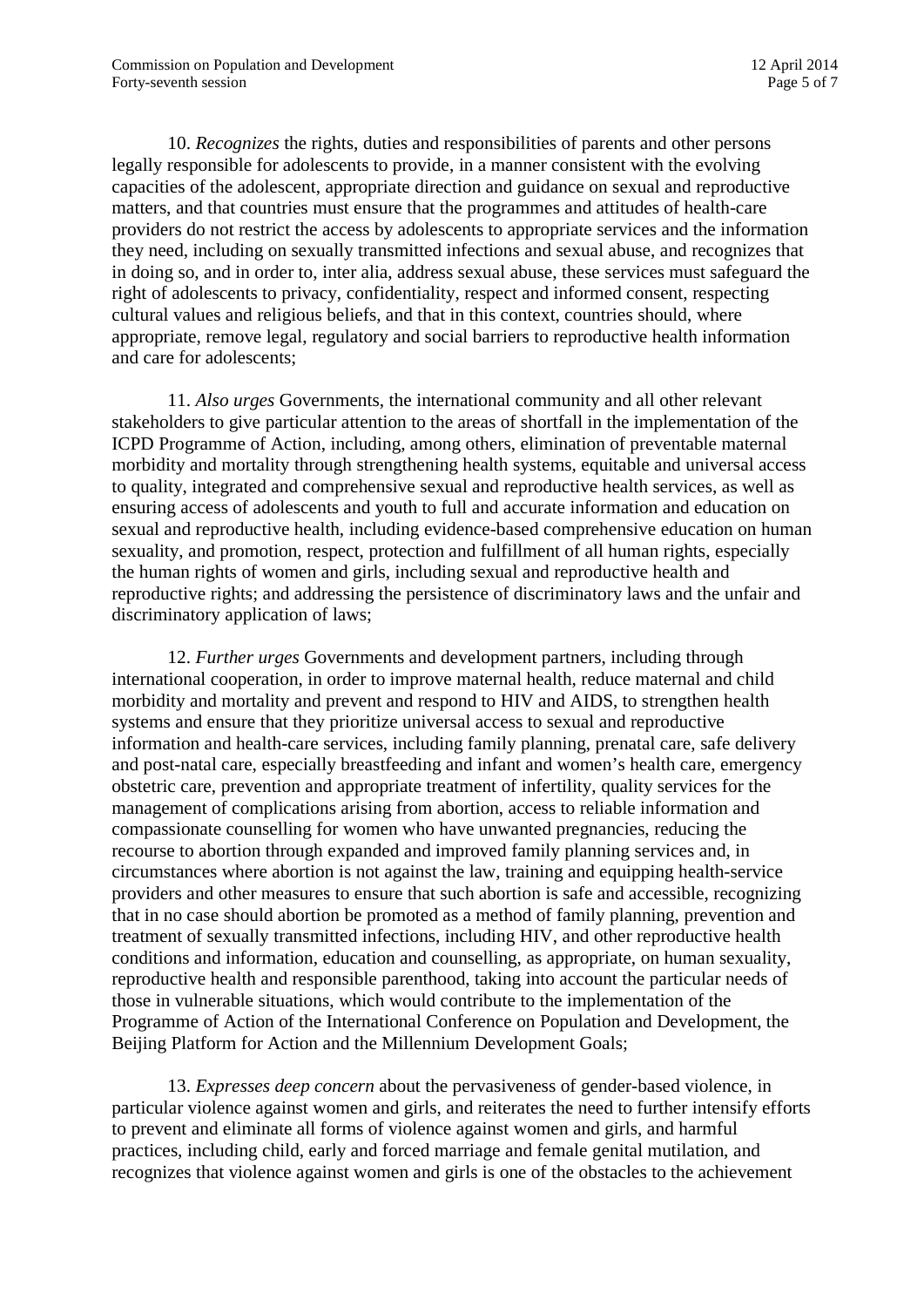of empowerment of women and that women's poverty and lack of political, social and economic empowerment, as well as their marginalization, may result from their exclusion from social policies for and the benefits of sustainable development and can place them at increased risk of violence;

14. *Urges* Governments to promote the development of Afro-descendent populations and indigenous peoples by implementing public policies, establishing standards and creating institutions to guide and carry forward affirmative action policies, plans and programmes at the sectoral level, whereby the principles of equality and non-discrimination can be incorporated into all levels of government, with organized civil society participating throughout the process of design, implementation and evaluation of those instruments;

15. *Notes with concern* that climate change is one of the greatest challenges of our time, and that the population of all countries, particularly those in developing countries, are vulnerable to adverse impacts of climate change threatening their food security and efforts to eradicate poverty and achieve sustainable development, and urges Governments to strengthen efforts to address climate change, including mitigation and adaptation;

16. *Emphasizes* that, to realize and capitalize on the demographic dividend, it is essential to increase and sustain investment in women and youth, especially education for girls, maternal, newborn and child health and meeting unmet needs of women for family planning, as well as in job creation and a well-trained and healthy workforce together with appropriate economic reforms and policies that will result in high return on investment for the growing working-age population;

17. *Takes note of* the outcome documents from the recent regional conferences on population and development and that each outcome provides region-specific guidance on population and development beyond 2014 for each respective region which adopted that particular outcome document;

18. *Recalls* that the Programme of Action requires for its implementation adequate mobilization of resources at the national and international levels, as well as new and additional resources for developing countries from all available funding mechanisms, including multilateral, bilateral and private sources, and that Governments are not expected to meet the goals and objectives of the Programme of Action single-handedly;

19. *Encourages* Governments, international organizations, including those of the United Nations system, international financial institutions and other relevant stakeholders to assist developing countries to address gaps and challenges relevant to population and development and the changing development environment through technical assistance and capacity-building in order to accelerate the implementation of the Programme of Action and the key actions for its further implementation;

20. *Also encourages* Governments to monitor their progress towards the implementation of the Programme of Action, the key actions for its further implementation and other internationally agreed development goals at the regional, national and local levels, and in this regard, to make special efforts to strengthen their civil registration and vital statistics, and health information systems, and to develop the capacity of relevant national